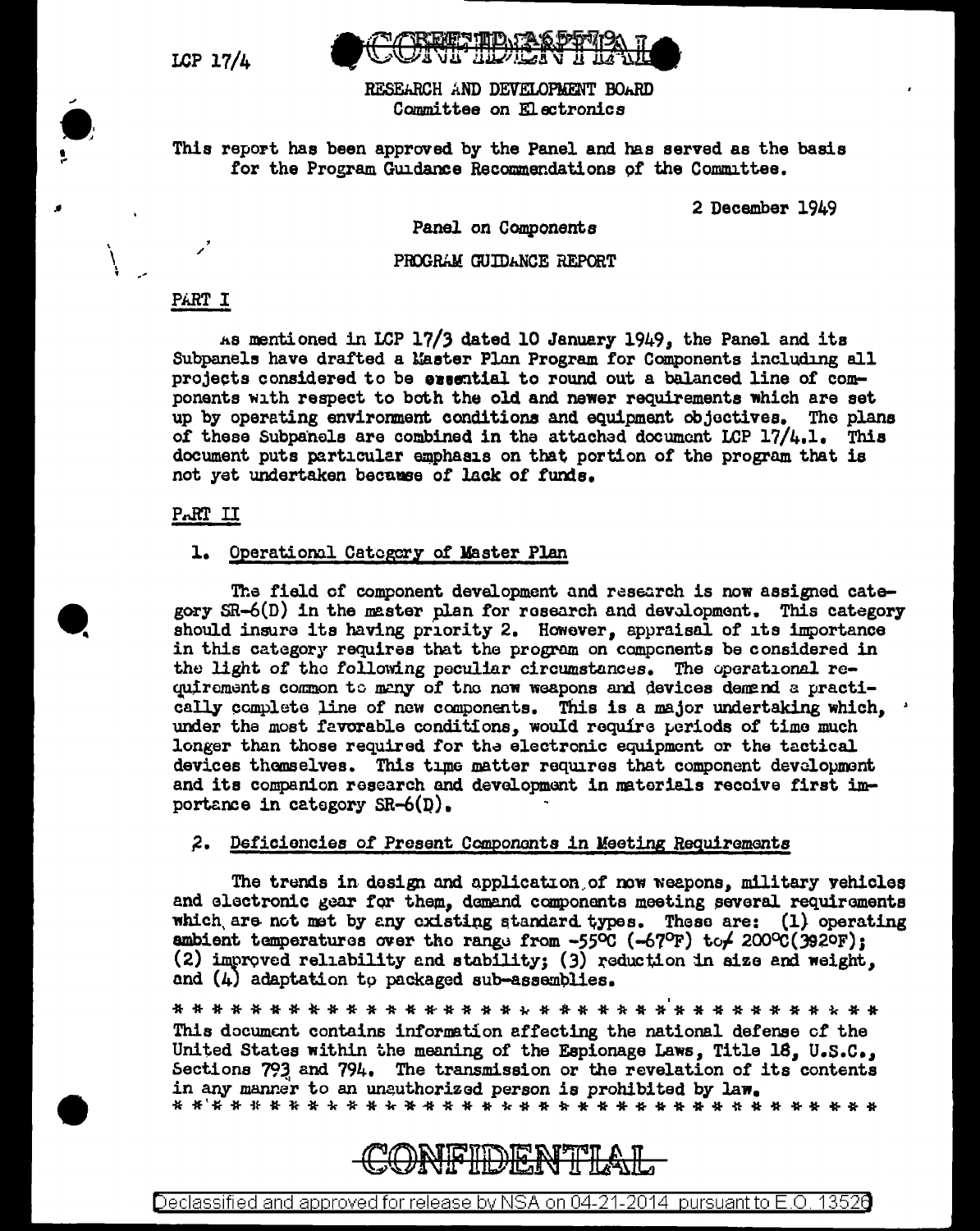

LCP  $17/4$  (cont'd)

During the post-war period some progress has boen made toward these objectives but due to insufficient funds the situation today is that very little of the component development in the post-war period has reached the commercial introduction stage.

- 3. Present Ruscarch and Development Program in Support of Requirements
	- $3<sub>a</sub>$ 1 It is considered feasible to devolop components in all classes which will moet these requirements.
	- $3,2$ The military value of this program is the ultimate successful realization of now weapons and vehicles such as rockets, supersenic planes, personnel, radios, etc., and the greatly reduced maintenance effort in forward areas.
	- 3.3 at the rate of progress of the components development program during tho past throe years, there is a very small probability of a successful outcome in a period of loss than ten years. This is regarded as wholly unsatisfactory and hazardous to the success of all programs involving electronic equipment.
	- 3.4 There is no escape from carrying out this component development program.
	- 3.5 The program does not contain any duplication or work of questionable value.
	- 3.6  $\land$  primery factor interfering with the effective conduct of the components program has been and is, the lack of sufficient funds provided by the Services.

# 4. Conclusions and Recommendations

The Panel has come to the conclusion that administrative lovels in all three Services have not emphasized sufficiently the importance of development and research on components. This conclusion is based on observations of the insufficiency of funds as well as the delay in releasing funds until late in the fiscal year. The latter tends to result in errors in framing the technical objectives of specific projects due to the haste with which contracts have to be negotiated and placed. It also creates uncertaintics throughout each fiscal year as to whether the Services will actually undertake projects for which they have assumed technical responsibility.

The Panel strongly recommends that the Committee on Electronics take appropriate steps to urge on all three Services the need for a more realistic and orderly approach to the matter of providing funds for component development. The Panel appreciates that in any fiscal year each

IF HDE N'ILLAN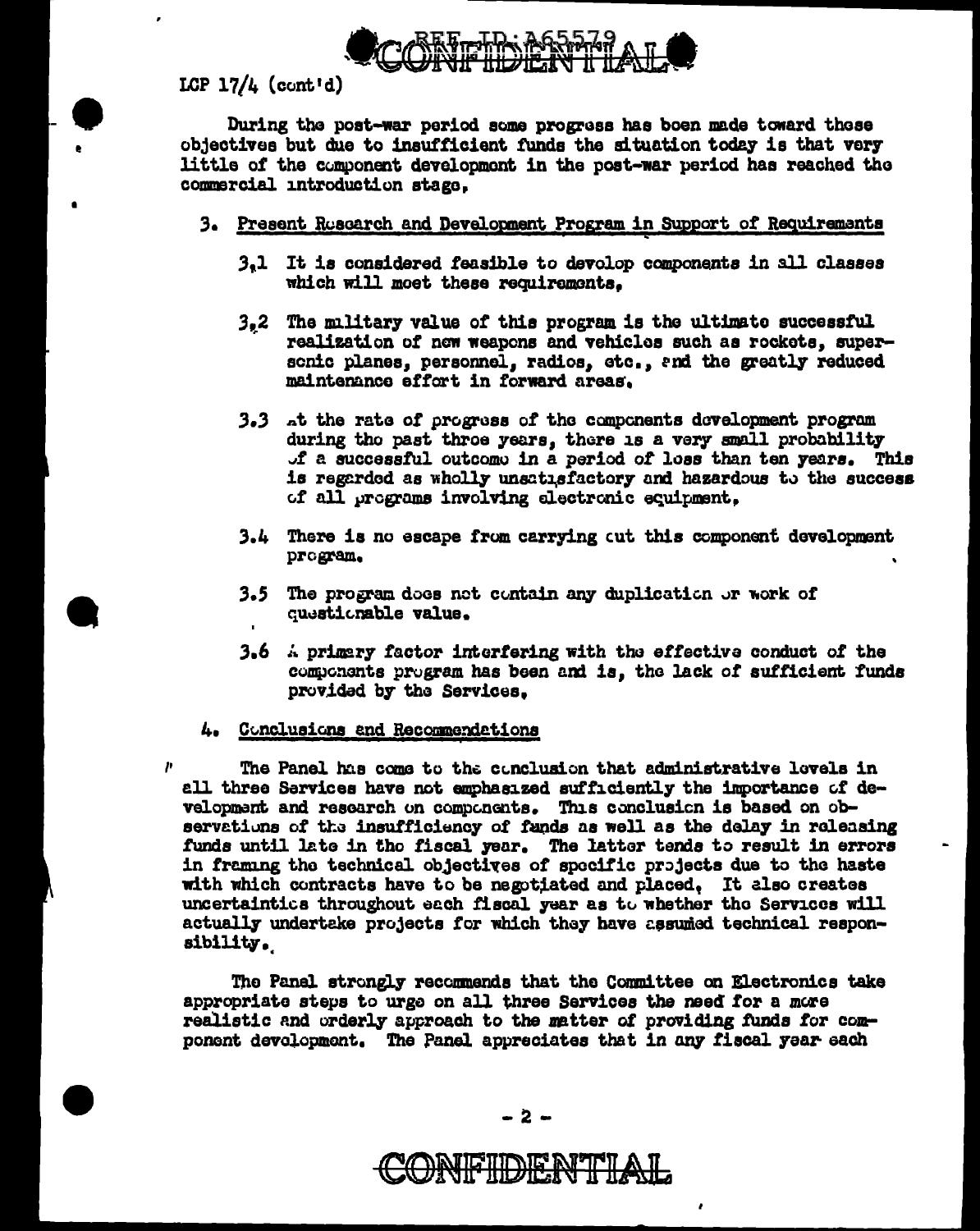# LCP  $17/L$  (cont'd)

Service may be unable to get all the funds it desires for all the development programs planned. This unavoidably leads to the necessity of choosing betwoen the urgent and less urgent. The Panel feels that component developmont projects should get high priority in this choosing process, because they are basic for the success of all electronic equipment, particularly these invelving miniaturization and extremely high temperature operation.

The Panel urges that the following steps are vital and essential to place component development in its proper perspective:

- 1. Each Service should provide funds on a high priority basis for component development and actually earmerk and allocate them at the beginning of each fiscal year.
- 2. Fixed minimum amounts should be assigned to development on components and matorials within each Service so that the total for all Services combined should be a minimum of six million dollars per fiscal year. Because of the accumulation of projects previously recommended and not activated and the gaps which should be filled it is desirable that the total annual funds should be approximately 10 millions. The amount for each Service should bear a proper and reasonable relation to the total sums allocated in each Service for research and development of electronic equipment.
- 3. In cases where one Service is selected to perform or sponsor component and materials development work for one or both of the ther Services, arrangements should be made for the prompt transfer of funds to the selected Service at the beginning of each fiscal year. This assumes that each Service budget its own needs regardless of whether it sponsors or carries out the work.



3 –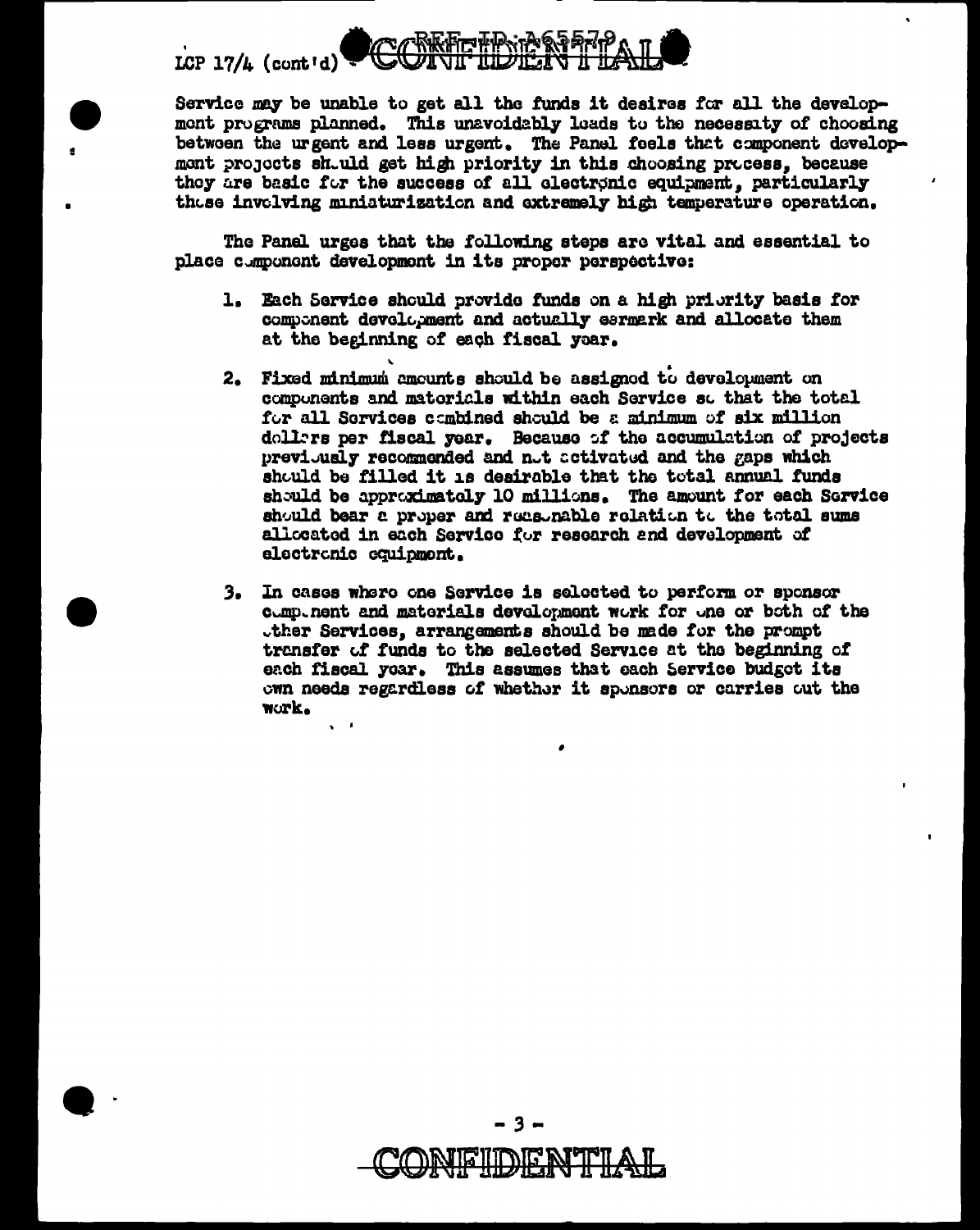LCP  $17/4.1$ 

# <u>ኩ ቁቡላ የአፍሪካ አለው</u> ПРЕДА П ТА

# **Acsourch and Development on Electronic Components** As Planned and Coordinated by Panel on Components, Committee on Electronics, Research and Development Board

Component parts are collectively the common denominator of all types of electronic equipment. There is hardly a single electronic equipment development project that does not depend fundamentally upon prior research and devalopment programs on component parts. This common denominator characteristic of component parts starts early in the nascent research stage of electronic equipment programs and follows through to the final electronic equipment programs and follows through to the final electronic equipment end item delivered for use by the Armed Services.

Components must be provided for radar, countermeasures, communication, acoustics, and other systems. The aim should be to provide components adequate for system requirements, rather than to have systems characteristics excessively limited by the characteristics of available components. System people will produce pattern of tronds of physical parameters which must be administered to by the components engineer at least two years prior to the design of the equipment.

Electronic circuits and associated mechanical devices, control elements, protective items, and in fact all the operating sub-assemblies in a complete, electronic equipment designed for use by the ..rmed Services frequently are limited in reliability, length of usuful life and case of maintenance by the shortcomings of available component parts.

many advanced electronic equipment developments, particularly in relation to miniaturization, impose the need for the development of new component parts capable of operation at elevated temperatures (200°C. or higher, at extremely high altitudes (u<sub>r</sub> t.  $400,000$  foot for guided missile applications) and of withstanding increasingly severe thermal and mechanical shocks, to mame only a few of the more stringent requirements.

These needs apply not only to special purpose electronic equipments but also to more "run-of-mine" designs. For these latter designs, too, the development of a satisfactorily improved version is largely contingent upon the performance capabilities of the component parts available at the time of starting the improved equipment development.

For the administrative levels in the electronics groups of each of the three Armed Services this component part availability need imposes a definite obligation to insure that adequate fund allocations are made from fiscal year to fiscal year to permit component part research and development projects to lead electronic equipment needs by a period of two years or more. Only by such advance scheduling will it be possible to make improved component parts available on time to satisfy new electric equipment developments.

**All HILDIE INT**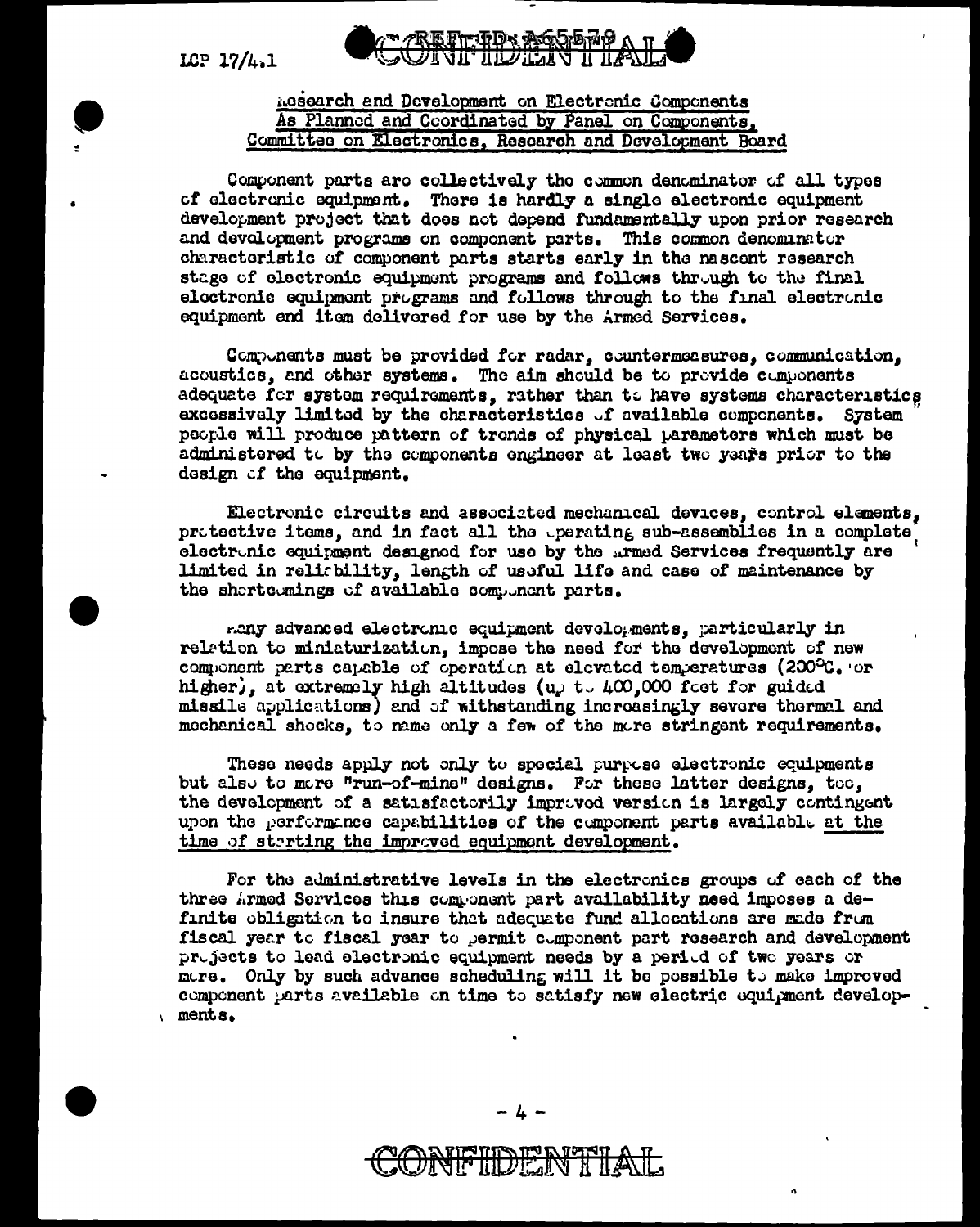

This request for a two year or more time lead for component part research and development programs is considered reasonable in view of the following facts:

- 1. Component research and development programs impose a necessity for synthesizing various engineering and tochnical arts. Such pregrams in many instances can be achieved only through the juint and integrated repurts of a working team of, for example. motallurgists, ceramists, physical chemists, plastic specialists as well as electrical and electronic engineers.
- 2. The indispensable prerequisites to many of these component part programs are research studies in the fields of dielectrics, insulpting materials, semi-conductors, magnetic materials, conductor materials, resistance alloys, lightweight metallic alloys, organic finishes and so forth.

The progress made to date in relations to component part research and dovelogment programs under the purview of the Panel on Components is described briefly in the fullowing paragraphs. The descriptions are given for several series of component parts grouped in accordance with the fields of interest of the several Subpanels.

#### TRANSMISSION LINES

A continuous assessment of development programs is being made to provide the Armed Services with manufacturable designs of transmission line and associated component parts to implement the needs of forthooming and future radar and allied electronic systems. Such programs are planned primerily to satisfy the requirements of radar and similer electronic systems and of their integral source oscillators as these are achieved. Addition. 11y, these a .vologment programs must be planned to anticipate desirable future electronic system trends and the future transmission line requirements for transmitting and receiving uscillators which stem from such tronds. The objective of all programs is to provide transmission lines adequate for new or improved systems requirements and early oncugh to jermit their integration into such systems, thus insuring that the performance of these systems will not be limited by the performance or nonavailability of the transmission line component parts. The Panel on Components foels that certain very important transmission line considerations flow incvitably and immoduately from the existing and projected upsurges in the ranges and speeds of vehicular weapons being developed for possible future warfare, that is, of guided missiles, jet-propelled aircraft and other high-speed or supersonic vehicles.

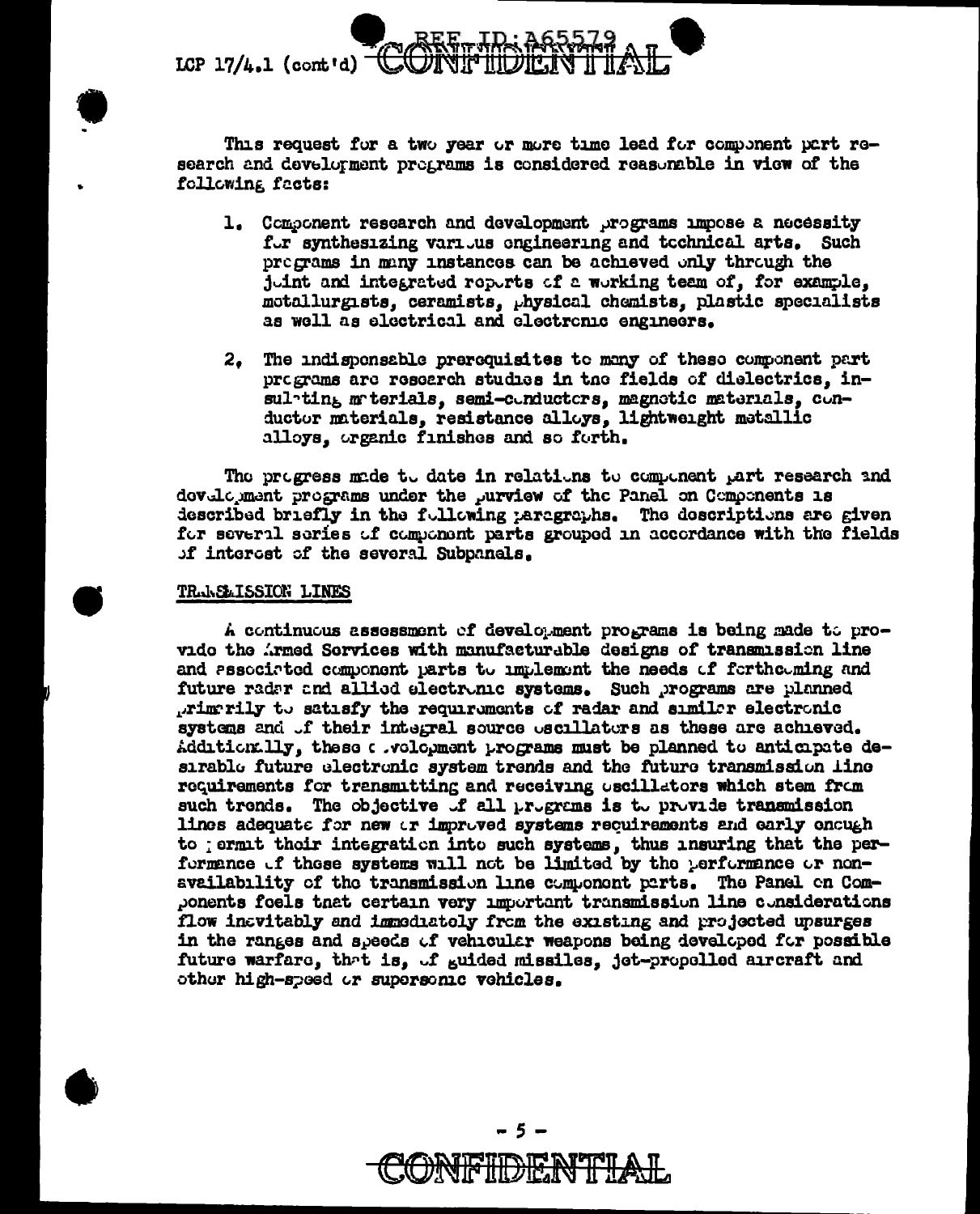LCP  $17/4.1$  (cont<sup>13)</sup>

Both in terms of defense and offense these increased vehicular weapon speeds predicate "early warning" electronic aids having much greater range performance. In the case of radar this increase must come largely through very appreciable increases of transmitter power  $(u_i$  to megavatts). Transmitter powers in the megnwatts as applied to present or to new designs of radar systems are limited to maximums largely predicated by the performance capabilities of the waveguides or coaxial conductors involved. Similar limiting effects are imposed by the capabilities of high voltage **Luke** cables.

Present dovelopments in radio frequency transmission linos and associated component parts provide waveguides and some waveguide fittings in the frequency range up to some 100 Kilomegacycles (Kmc)/second and capable of covering a 40% band. These waveguides will operate at power levels commensurate with breakdown levels of 15 to 30 Kilevelts/cm at sea level ressure. However, past experience shows that when a waveguide structure or fittings of any complex configuration are employed the breakdown level drops by a power ratio as high as 3 to 1. Some waveguide fittings are available for the 12% band, although their use is by no means universal. Other fittings are limited to a very few percent in bandwidth. Research is in progress to breadband existing fittings such as connectors and tees to make them usable wer a 40% bandwidth.

These reviously montioned waver and bandwidth requirements' place added emphasis on connectors and fittings with increased smoothness in imperance characteristics (Low voltage standing wave ratio ("VSWR"), and several waveguide fittings with those improved characteristics are under dovelopment.

Stress will be placed in the development program on transmission lines to obtain satisfactivy operation over a temperature range of perhaps -70° t. 42000C., coupled with other extreme conditions such as humidity, salt spray and dust. Minimal size and weight component parts. lower loss waveguides for use at the nigher frequencies and a more comprehensive line of component parts for the various frequency bands will also be emphasized.

It is clear that the expeditious development of new or improved, high power, broadband transmission lines is dependent upon a synchronized development program in megawatt electron tubes and more detailed and accurate information concerning advanced needs of the megawatt radar equipment development programs.

#### **C.P. CITORS**

Besic rescarch and development work has been started on two types of capacitor dielectrics. This work is necessitated by the fact that there are no available commercial dielectrics which will satisfy requirements for the development of high temperature operating capacitors having capacity

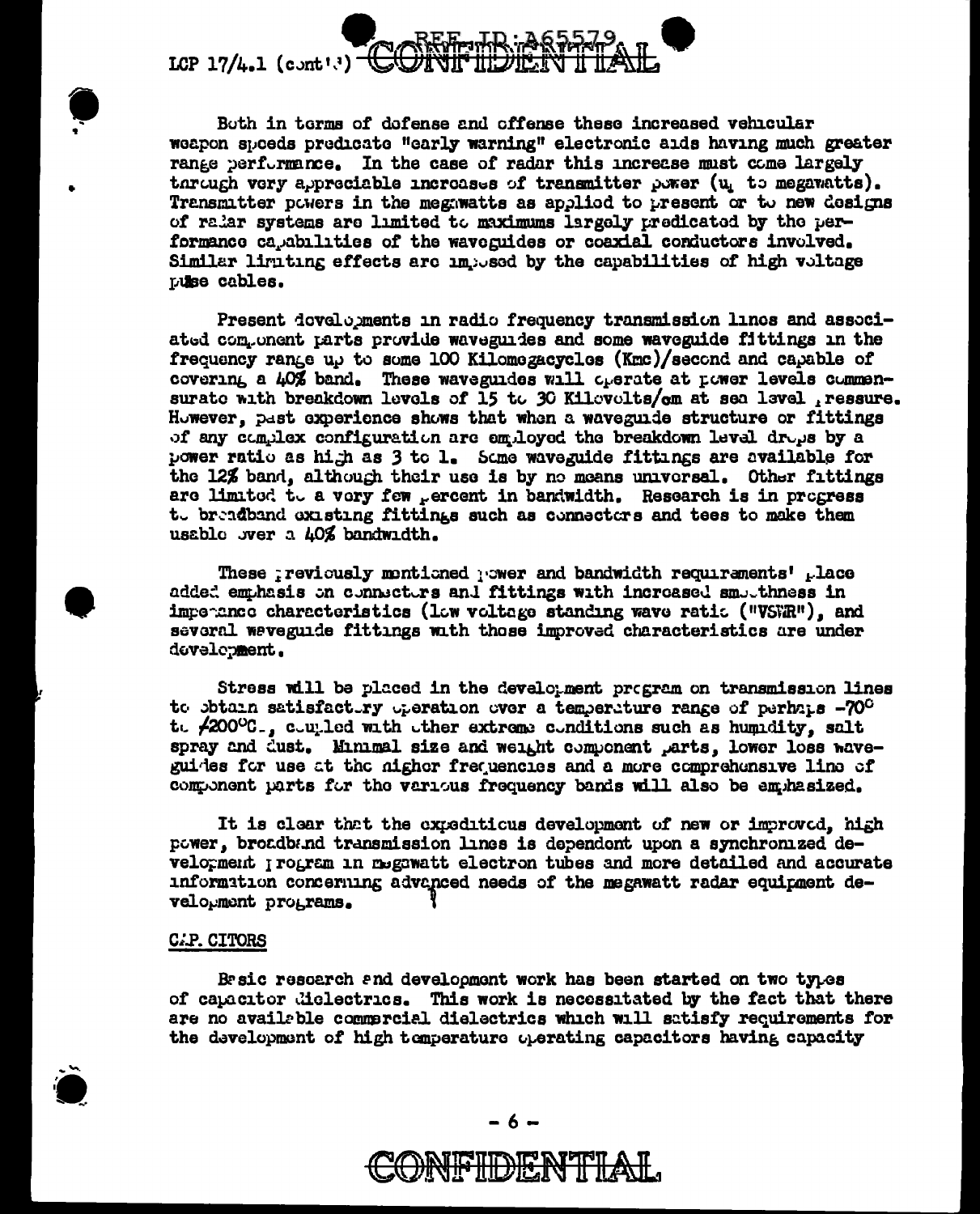LCP  $17/L.1$  (cont'd)



In general, progress has been made in terms of improved characteristics for JAN type capacitors, but little has been achieved in developing capacitors required for extended temperature operating ranges encountered in new dosigns of all types of electronic equipments. An emergency would catch this country in an unfavorable position in relation to producing these high temporature capacitors in large quantities.

#### COILS. INDUCTORS AND TRANSFORMERS

Progress has been made in reducing the size and weight of power transformors for operating in 85 $^{\circ}$ C. ambient by emuloyment of a 115 $^{\circ}$ C. temperature rise, resulting in a maximum pormissible operating temperature of 200°C. Contrasted with 125°C. maximum operating temperature transformers. the average weight and volume of the 2000C. transformers was 38% of the 125°C. units. In the case of reactors the 200°C. ty<sub>s</sub>es had 60% of the weight and 45% of the volume of their 125°C. counterparts.

mork has been completed under one project relating to the letection and measurement of corona in power transformers, and the study of the lielectric properties of a large number of insulmtions as affected by frequency, temperature, voltage and humility.

ttudios are un'er way of the properties of old and new magnetic alloys as rolited to completed cores used in transformors. The results of this stuty should grovide realistic design data on such properties.

.nother development project is producing samples of video transformers of extended frequency ranges and is providing generalized response curves which bridge a gap between electronic ocumpont circuit engineers and transformer Jesign engineers, enabling the latter to design close tolerance transformors.

Another project has developed 456 Kc transformers of good electrical characteristics in a volume of only 0.475 cubic inches.

Another project has provided pulse transformers design data which can be converted readily into a very useful design manual.

- 7 -

# 1<del>6'INO) IS R</del>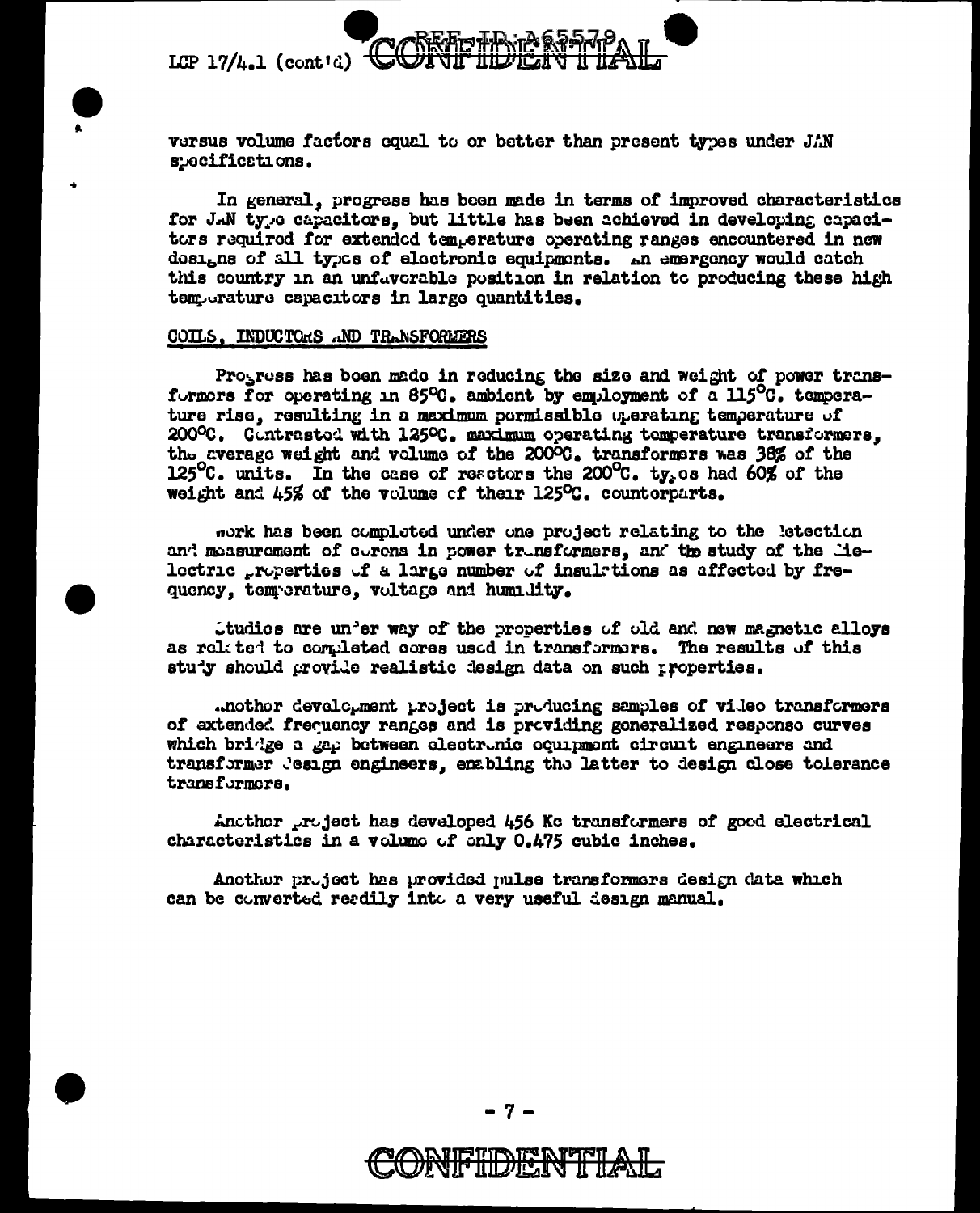

#### FREQUENCY CONTROL DEVICES

Most of the research and development effort in this field is directed toward the improvement and extension of frequency range of the quartz crystal resumetor as a frequency control device. Other studies, however, include magneto-striction, cavity resonators and printed circuit L-C pairs.

A study of the porformance of crystals as a function of surface contours has produced results which are conducive to improved crystal performance and control of crystal operating characteristics. Findings having long-range significance have resulted from a study of oscillator circuits.

a stuly is under way in relation to methods and instrumentation required for the synthesis of quartz.

Substantial progress is being made in discovering means for controlling the aging of plated crystals.

Investigation is being made of the foasibility of improving overtone crystals in the range 75 to 125 megacycles per second.

A study of circuits for use with overtone crystals (above 100 Mos./sec.) is leading to clarification of the problem and has produced to date one new and useful circuit.

Efforts are being made to increase the utilization of natural quartz by developing means for removing twinning.

Progress being made in the synthesis of quartz is sufficient to permit the removal of quartz from the list of critical materials in view of the present stuckpiling.

. inlature crystal units packaged in miniature holders  $(1/2^n \times 3/4^n \times 1^n)$ have been achieved for satisfectury operation up to about 850C.

Progress is being made in the measurement, specification, and control of the properties of crystal units for the aid and guidance of test equipmont groups.

The currant problem presently leemed m st urgent is to improve means for the inrect control of frequencies above 75 Mcs./sec. which control is needed for a number of specific electronic equipment applications. In this connection it is felt that a three year development period will be required to reach an upper value of 225 mcs./sec. and an additional three years to reach 450 mcs./sec. which is viewed as the ultimate limit for quartz.

Consideration is being given to initiating additional development work on frequency control devices at frequencies in excess of 1000mcs./sec.

-8-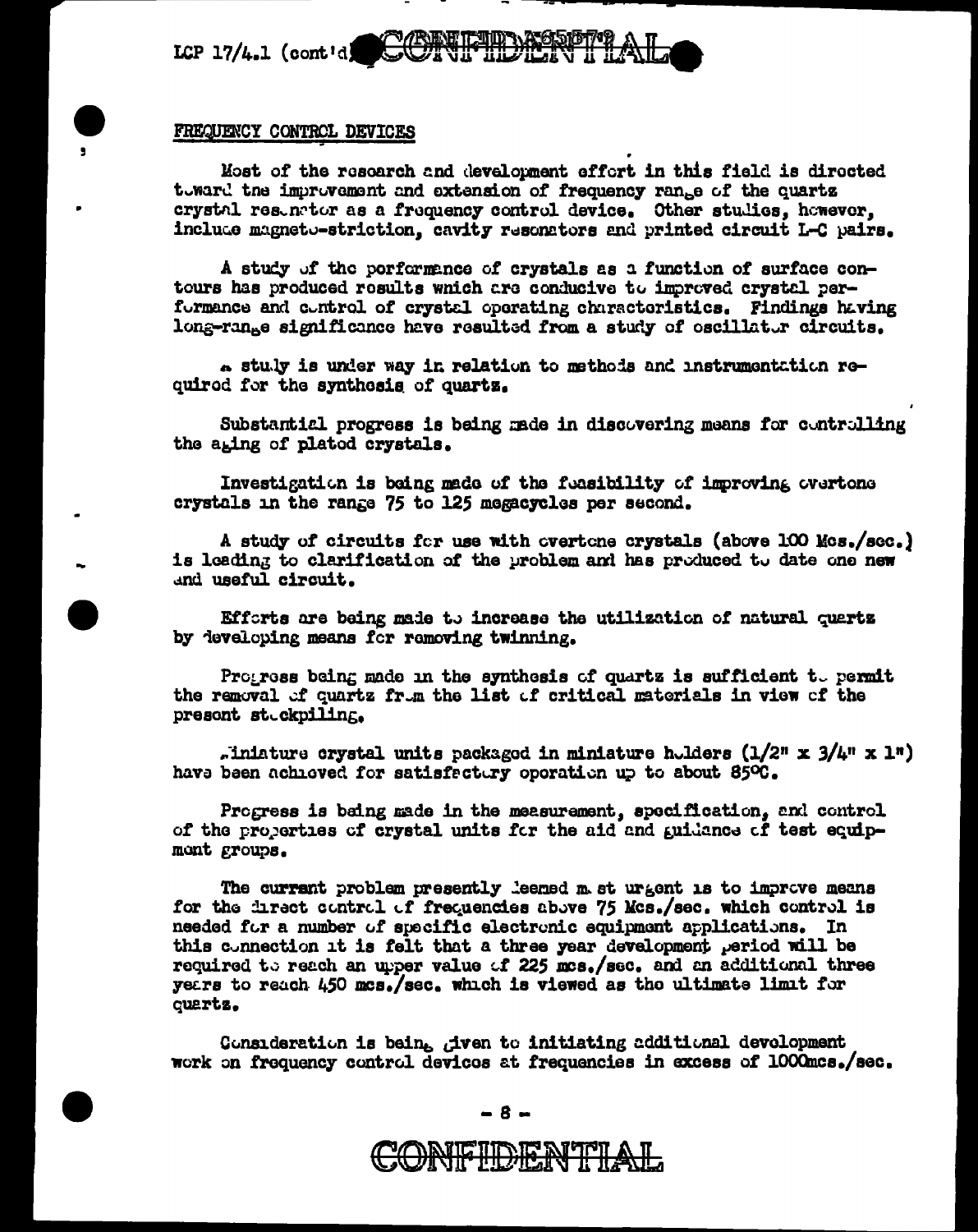CORTFIDERTPAL LCP  $17/4.1$  (contid

#### DIELECTRIC MATERIALS

In the broad field of research on insulations, a large amount of fundamental data has boen obtained on ferroelectric materials: dielectric properties of insulating materials up to 3 x 109 cycles per second; elastic breakdown of gases from low pressure to the liquid state; and breakdown studies with ultra-high-speed impulses.

One study project has yielded a theoretical correlation of the dielectric constant and power factor of some solid insulators, a theory explaining the crazing of polystyrem and other plastics, a basis for the production of satisfactory linear high polymers from cyclic compounds, a basis for the production of clastomers by curing low relecular weight polymers to high polymers, a basis for polymorization by use of direlical initiaturs, and a basis for the quantitative correlation of the mechanical properties of polymers with molocular structure.

Methods under this same study contract have been leveloped to cover:

- 1. Moasurement of power factor and dielectric constant of insulating materials at radar frequencies.
- 2. The stuly of the various fectors involved in arc resistance and tracking in insulating materials.
- 3. The determination of the impact strength of insulating materials.

Work performed under this same study contract has led to the development of:

- 1. One type of molamino-resin glass-cloth laming te having superior insulating properties even when wet, and a second type for low dielectric loss applications and having excellent wet-insulation properties.
- 2. Melamine-resin paper base laminates hiving superior are resistance and one type of which is suitable for punching operations.
- 3. A transformer potting compound prepared from castor cil and diiscovanates.
- 4. A catalyst for silicone resins which greatly reduces curing time.

9.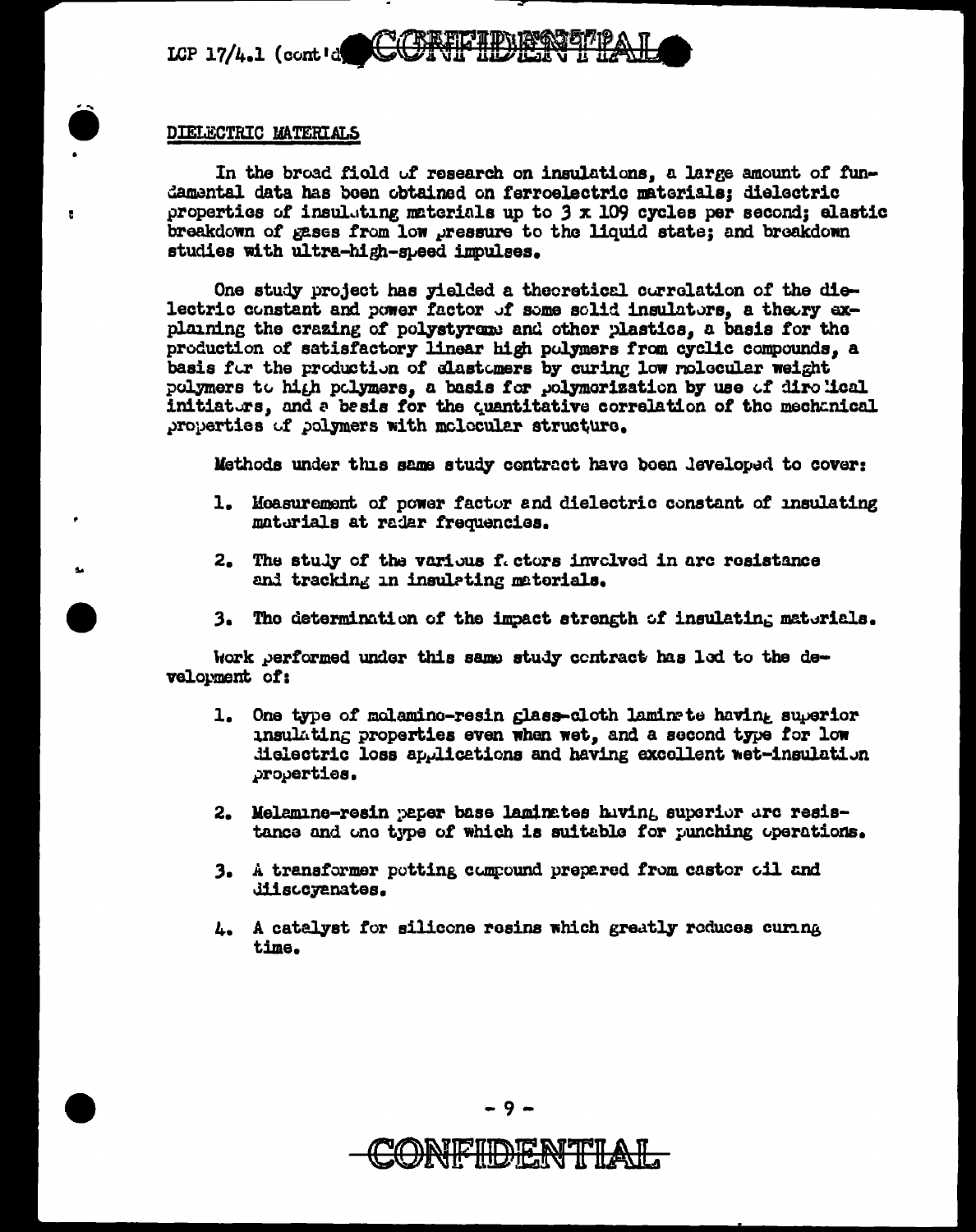LCP  $17/4.1$  (cont'd)

Work at the National Bureau of Standards has resulted in the following:

- 1. Mothods and materials for shortening the gel time and final cure of NBS Casting Resins.
- 2. Study of now materials (in experimental quantities) for their dielectric properties.
- 3. Examination of high tomperature characteristics (short time exposure at 200°C, or 500°C.) of various commercial dielectrics.
- 4. Determination of electrical properties of high polymer materials from 60 cycles to 9000 megacycles per second.
- 5. Measurement of electrical properties of gases at frequencies up to 24.000 megacycles per second.

In the general field of diolectric materials silicone resin dieloctrics have been developed which are now peing used widely for high temporature applications to electrical motors, generators, transformers. switch gear, wire and cable.

Melamine rosin dioloctrics have been developed and are now in general use for electrical power and lighting applications.

Phonolic asbestes molded dielectrics have been developed and are displacing thenolic cotton materials for electric ; ower and lighting applications.

Polyethylone dielectrics are being applied widely to R.F. and other type cables and the yearly production of this material shortly will reach 50 million pounds per year.

Improvements are being made in glass fiber reinforcement for use in various insulating materials.

Progress is being made in the study of the changes in the diclectric constant and loss factor of certain plastics with time. and of the chemical deterioration of polyvinylformal.

Outstanding progress is being made in the synthesis of new fluorinated styrene monomers and electrical grades of catalysts.

To meet aircraft antenna housing and radome needs a high temperature resistant, polycster-glass, low pressure laminate possessing high flexural strength at 500°F. and pessessing sutiable dielectric properties at microwave frequencies has been developed and rain erosion has been improved by the application of neoprenes as an outer coating.

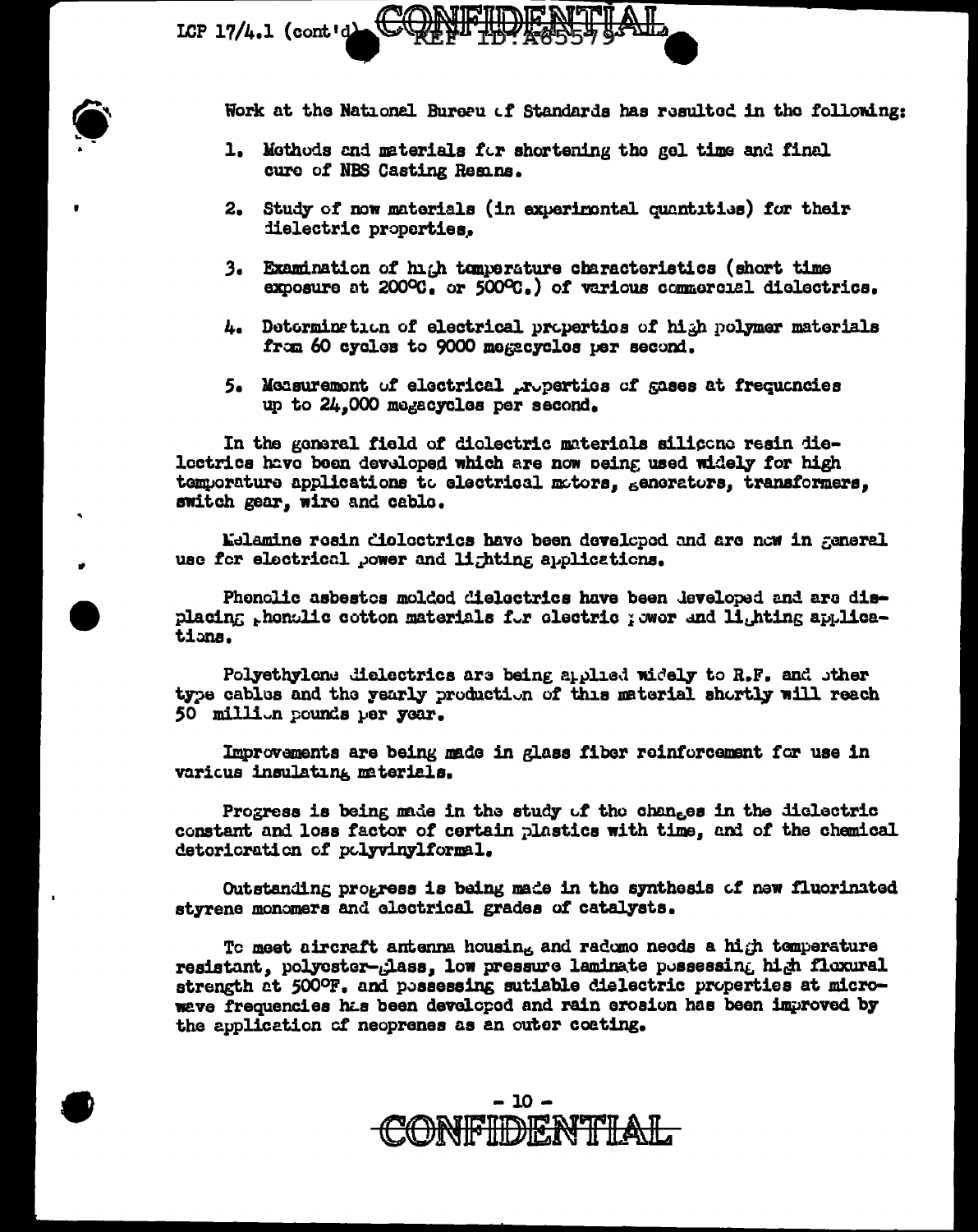

Progress has been made in the synthesis of polygranular mica which is a low loss, high machinerble material.

Ceramic plates have been dry-pressed from calcines of a series of barium-strontium titanates for application to multiple-plate, temperaturecomponsated capacitors.

Fundamental research and development work has been done in relation to the structure and changes of structure of titanates especially in rolation to fabricated thin sheets.

Considerable progress has been made in improving the non-wetting charactoristics of ceramic surfaces.

Considerable work is being the sto improve the thermal endurance of varijus ceramic cielectric materials.

#### ELECTRO-AECHANICAL DEVICES

A rolay has been developed which is hormatically sealed and capable of operation over a temperature range from -65°C. to 200°C. at altitudes up to 70,000 foet, and weighing only 2 cunces.

A sealed socket for miniature tubes has been developed which will permit mounting tubes externally to a sealed, pressurized assembly.

Work is in progress to develop an improved version of the existing A-N electrical connectors with relation to reducing corrosion effects. number of separate tarts, efficacy of scaling and reduction in size among cthor characteristics.

A low speed shaft seal (u<sub>r</sub> to 50 rpm) has been doveloped that can be incorporated in the mounting bushing of such devices such as potentiometers, variable cancitors, rotary switches, etc., without any increase in size. This seal is a gasket seal which will seal satisfactorily up to a ressure  $J$  15 psi.

Considerable progress has been made on the development of an 8 position sealed ratary switch (up to 15 psi). The electrical rating is  $1/2$ amp at 500 volts.

Positive progress has been made on a miniature, sealed, magnetic circuit breaker of approximately  $1\frac{1}{2}$ " x 1" x  $\frac{1}{2}$ " heving ratings of 10 milliamps to 10 amps in the same case size.

A miniature, sealed, high speed polarized relay has been developed. This relay is aspecially suited to teletype and other high speed communication equipment.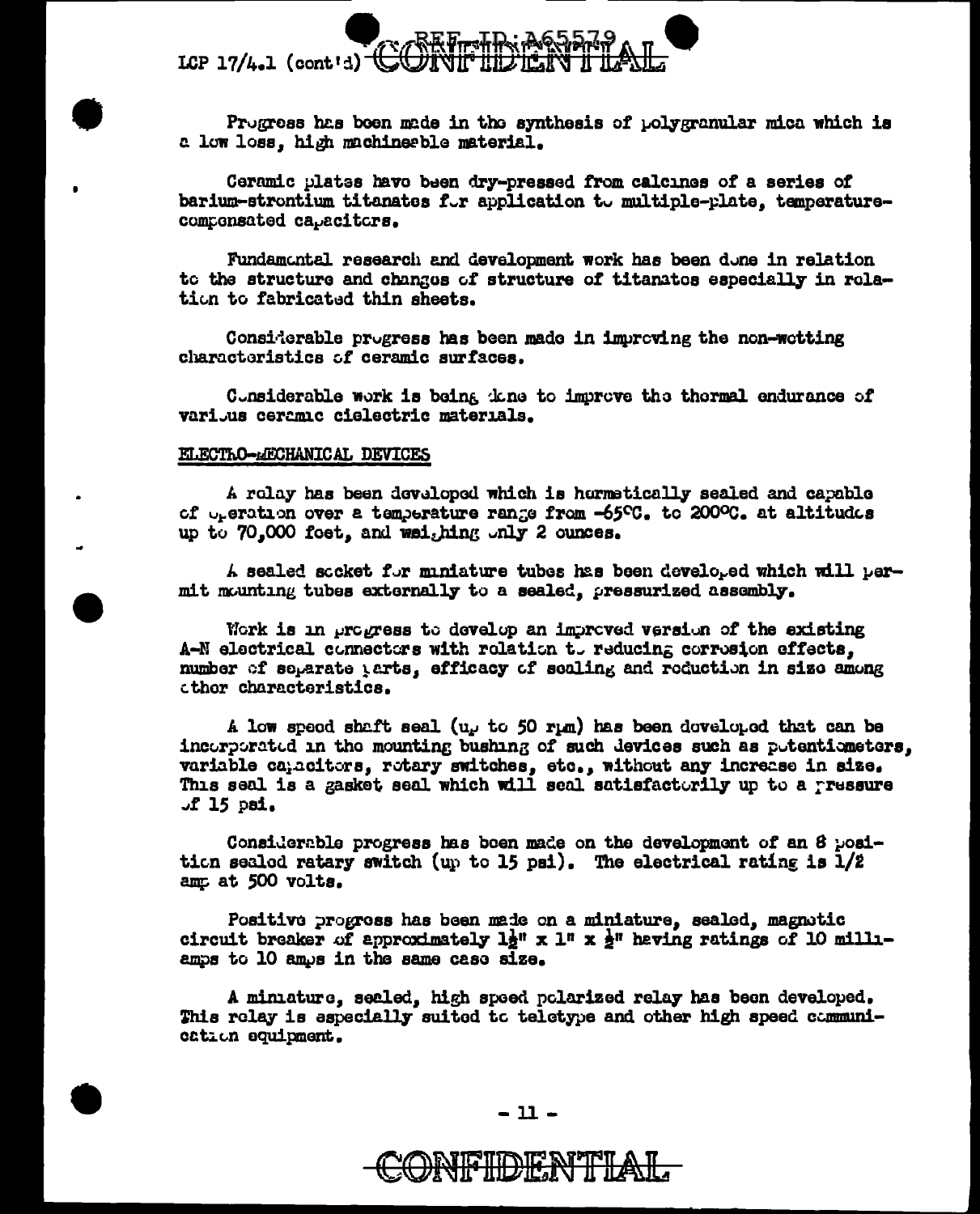LCP  $17/4.1$  (cont'd)



Nta

 $\bullet$ 

# METERS AND INSTRUMENTS

. ruggedized meter has been developed which will withstand shecks in excess of 300 g and vibration in excess of JAN Specifications.

. voltage indicator of the neon type has been devoloped which is accurate within seven percent and can easily be made in mass production.

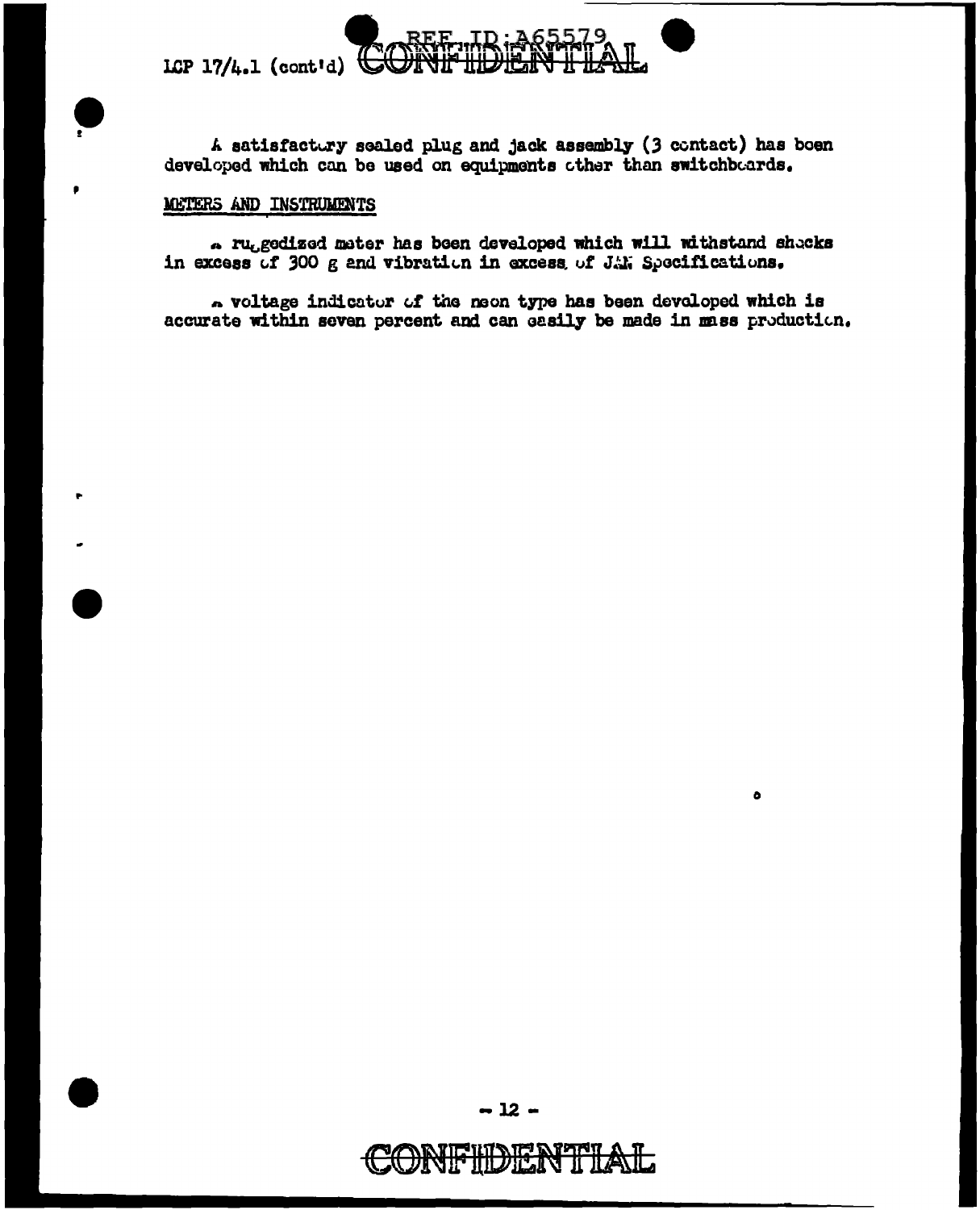$LCP$  17/4.2

 $\mathbf{f}$ 



# Gaps in Programs on Components

Essential projects recommended by the various Component Subpanels and not yet initiated are given below:

This partion of the program has not been undertaken because of lack of funds:

- 1. I-F and R-F transformers and coils: exploration of new design nethids for.
- 2. I-F and R-F transformers and coils: development of ministure units for 2000C operation.
- 3. Pulse transformers, high power; development of units with good muisture resistance yet cauchle of operating at high temperatures.
- 4. Pulse transformers, high power; development of units which will operate over a wider range of pulse widths.
- 5. Pulse transformars, miniaturized type; need for development of.
- 6. Gas-filled transformers; exploration of possibilities of.
- 7. Transformers for operating temperatures in excess of  $300^{\circ}$ C; development of.
- 8. Dielectric materials for high temperature operating transformers in excess of 300°C; development of.
- 9. Hi h dielectric constant ceramic materials suitable for use in ca, acitors for wide temperature range (-55° to 200°C); dovelopment of.
- 10. Ceramics for electron tube structures; improvement of.
- 11. Diclectric meterials for radome applications; development of.
- 12. Terminal assemblies for various components; improvement of.
- 13. Ceramic to metal seals; need for extensive development of.
- 14. Dielectric materials, plastic films, for wide temperature range  $(-65$  to 2500 $)$ ; development of.
- 15. High conductivity alloy having low value of temperature-coefficientof-resistivity; need for development of.

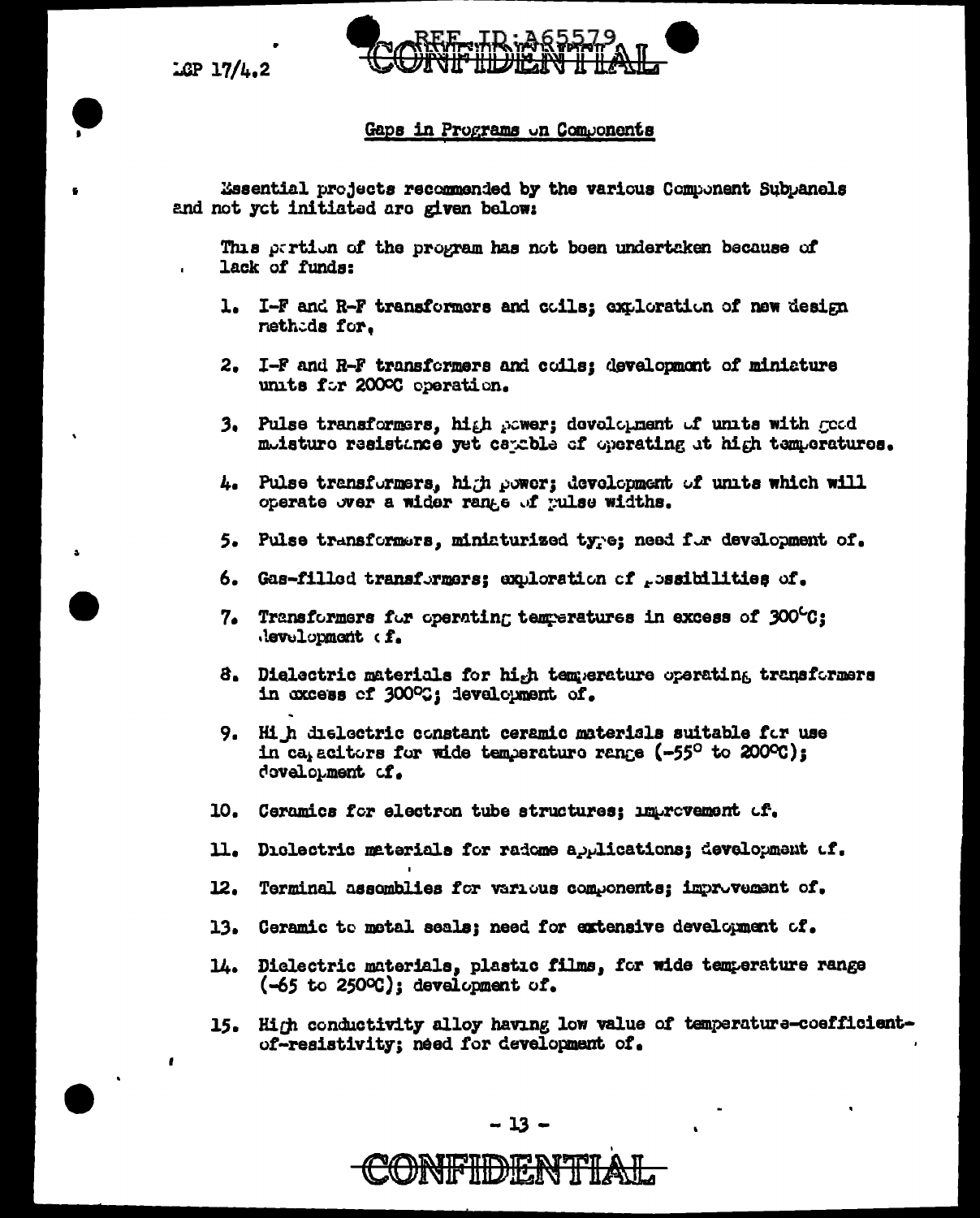LCP 17/4.2 (ccnt'd)  $#$ 

- 16. Frequency control devices and filters; need for development and improvement of test and production methods for (300 Mc) and  $u_{\theta}$ ).
- 17. Frequency control devices and filters; need for work on miniaturization (300 Mc and up).
- 18. Frequency control devices and filters; need for control of characteristics of operational circuits (300 Mc and up).
- 19. Frequency control devices and filters; development of fabrication techniques.
- 20. Froquency control devices and filtors; inadequacy of work for wide temperature range, aging, increased band width, increased frequency range, and doneering research on.
- 21. Electro-mechanical devices (e.g. circuit breakers, relays, switches); need for work on maniaturizati n of. R-F selector switches are a specific example.
- 22. Electro-mochanical devices; need for development of components with high shock resistance.
- 23. Electro-mechanical devices; wirk needed on adequacy of seal of.
- 24. Electro-mechanical devices; development needed to meet high tem-erature (200°C), operation of.
- 25. Relays; improvement needed to withstand vibration of.
- 26. Sockets and connectors; inadequate work on those components. require considerable work Articularly from standpoint of sealing and miniaturization of.
- 27. Moters and instruments; additional work needed on sealing. miniaturization, and shock resistance of.
- 26. Motors and instruments; need for reduction of new designs to production and inclusion in development models of electronic equipment.
- 29. Meters and instruments, materials for; additional work should be done on permanent magnet materials bath from the standpoint of improvement of magnets and the reduction of the use of strategic materials such as cobalt.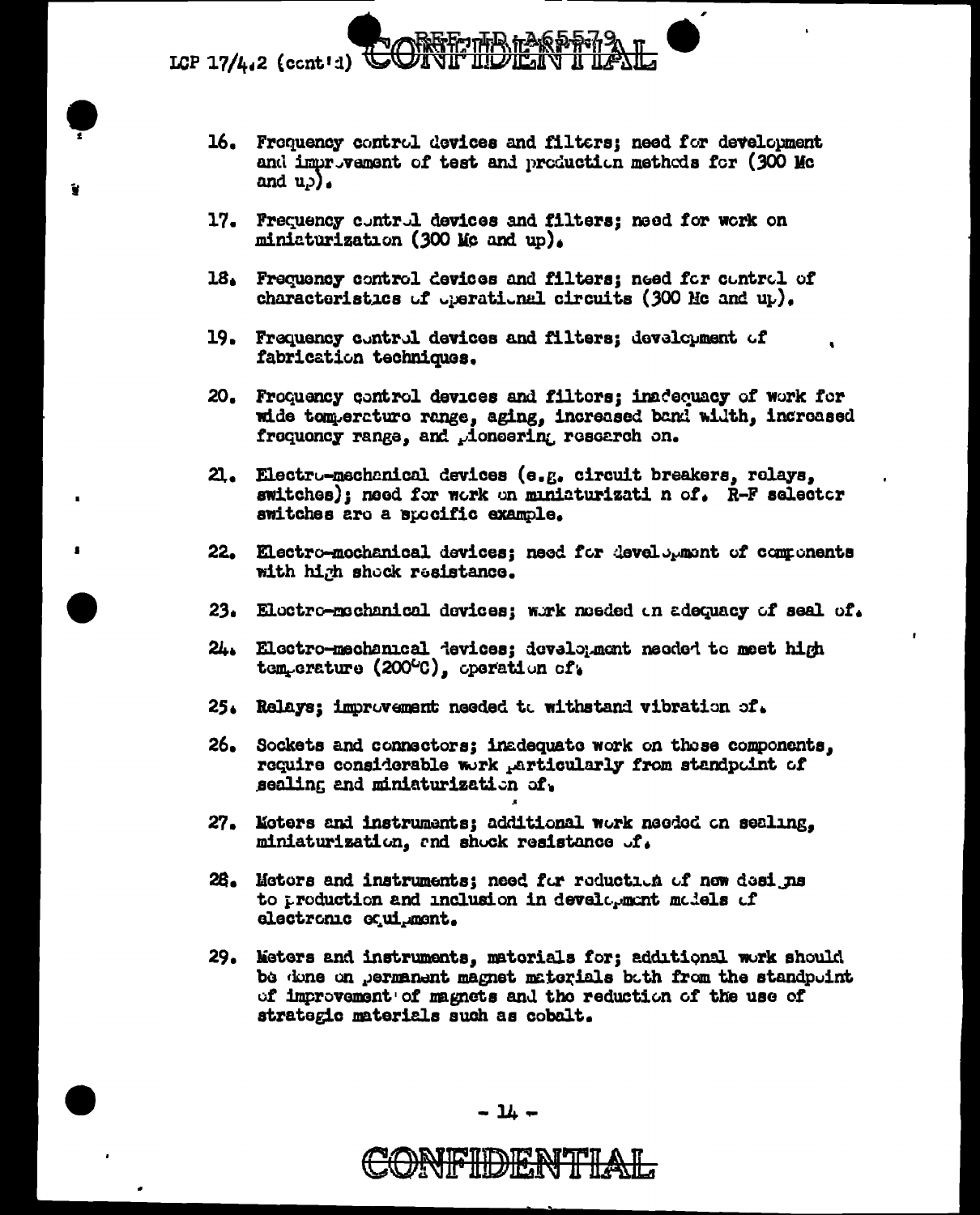

 $\overline{\mathbf{z}}$ 

- 30. Magnetic materials; further work indicated on development of core materials for high frequency components, such as R-F and I-F coils.
- $31.$ Resisters, composition and wire wound; need for further work on temperature coefficients, noise characteristics, and capability of operation at elevated temperatures.
- 32. Resistors; need for improvement of all ty<sub>r</sub>es for higher frequency, application of.
- 33. Rectifiers; need for work for high temperature application. hermetic secling, miniaturization of, and higher voltages types.
- $34.$  Capacitors; development work to extend temperature range of all types without increasing size of.
- 35. Careciters; need for work on sealing problems at high temperatures.
- 36. Capacitors; need for improvement of temperature coefficient of catacitors for higher stability circuits.
- 37. Ca acitors; further wark needed to make less, vitreous enamel and other mica capacitor substitutes available for.
- Ga<sub>r</sub>acitors; need for work on capacitors having improved overall 38. characteristics of smaller size, higher Q, higher operating temperature, and lower temperature coefficients of capacitance.
- 39. Capacitors, fixed ceramic ty<sub>r</sub>es; need more work to improve temperature, voltage, and frequency characteristics of.
- 40. Carscitors, variable; need for development of standard series having sealed enclosures, gas or liquid-filled, suitable for usual transmitter receiver applications with particular emphasis on high stability.
- 41. Packaged sub-assemblies; need further development of a universal and encapsulating material for unitized construction of.
- 42. Packaged sub-assemblies; further levelopment and adaptation needed for potting and encapsulating compounds.
- 43. Packaged sub-assemblies; aevolopment to improve interconnecting means with particular emphasis on pluggin arrangements.
- 44. Packaged sub-assemblies; need further development of packaged power supplies for.